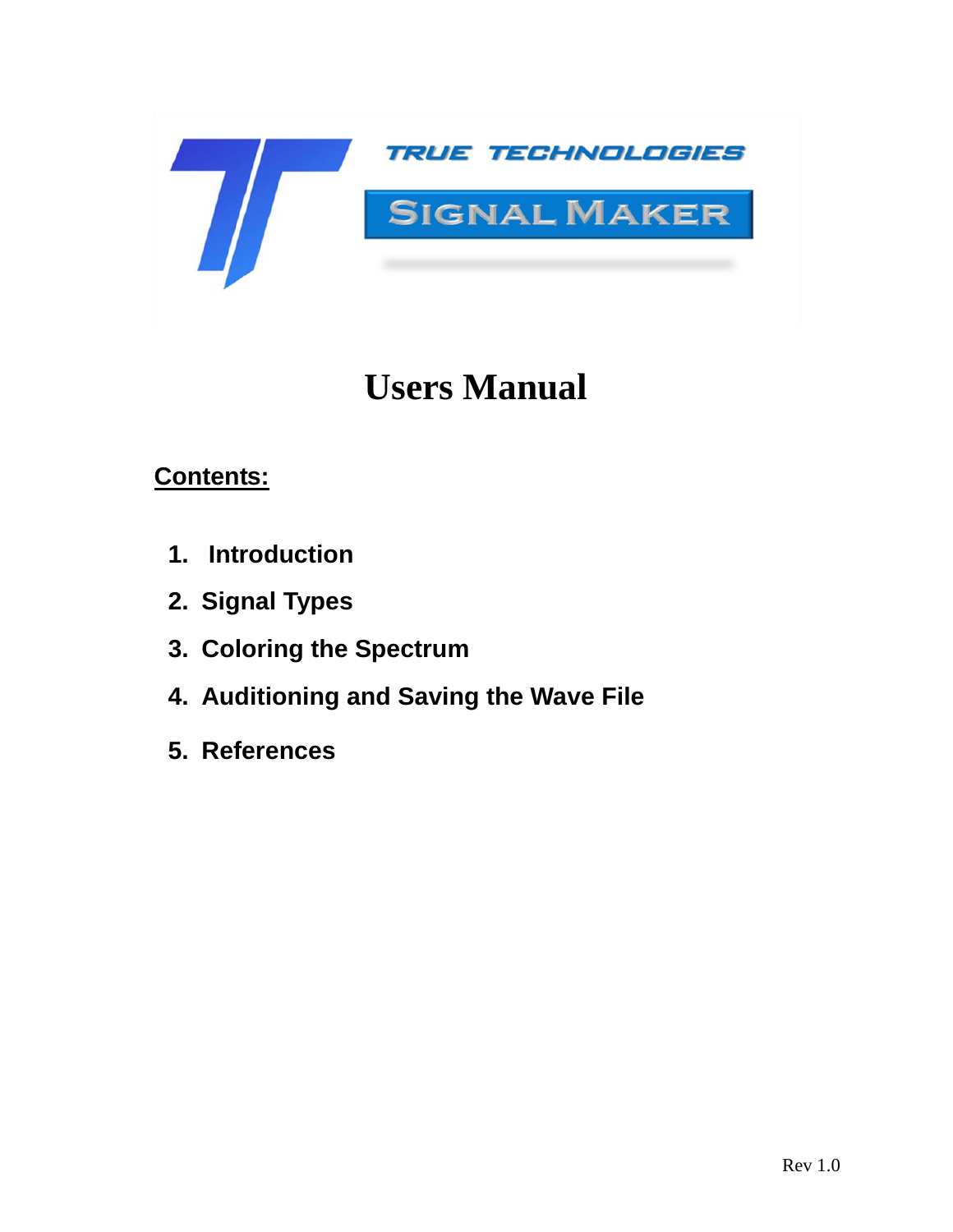

#### **1. Introduction**

Signal Maker is a wave file generation utility. It allows the user to quickly and easily generate a wide variety of test signals. The wave files are stored as 16 bit, mono signals intended to be played back at 44.1 kHz. The waves are always saved with the highest sample value set to 0dBFS (be careful during playback!)

Signals can be colored with virtually any useful spectral shape and the crest factor can be controlled precisely. The use of the resultant wave file as a test signal eliminates the need for external filters, noise generators, CD players, clipping circuits, etc. Copies of the file can be distributed to different test sites so much of the test setup is perfectly duplicated with the play back of the digital signal. May sources of variation are eliminated.

The graphic below shows the Signal Maker screen. The calculated spectrum is plotted against the target as well as a third octave response.

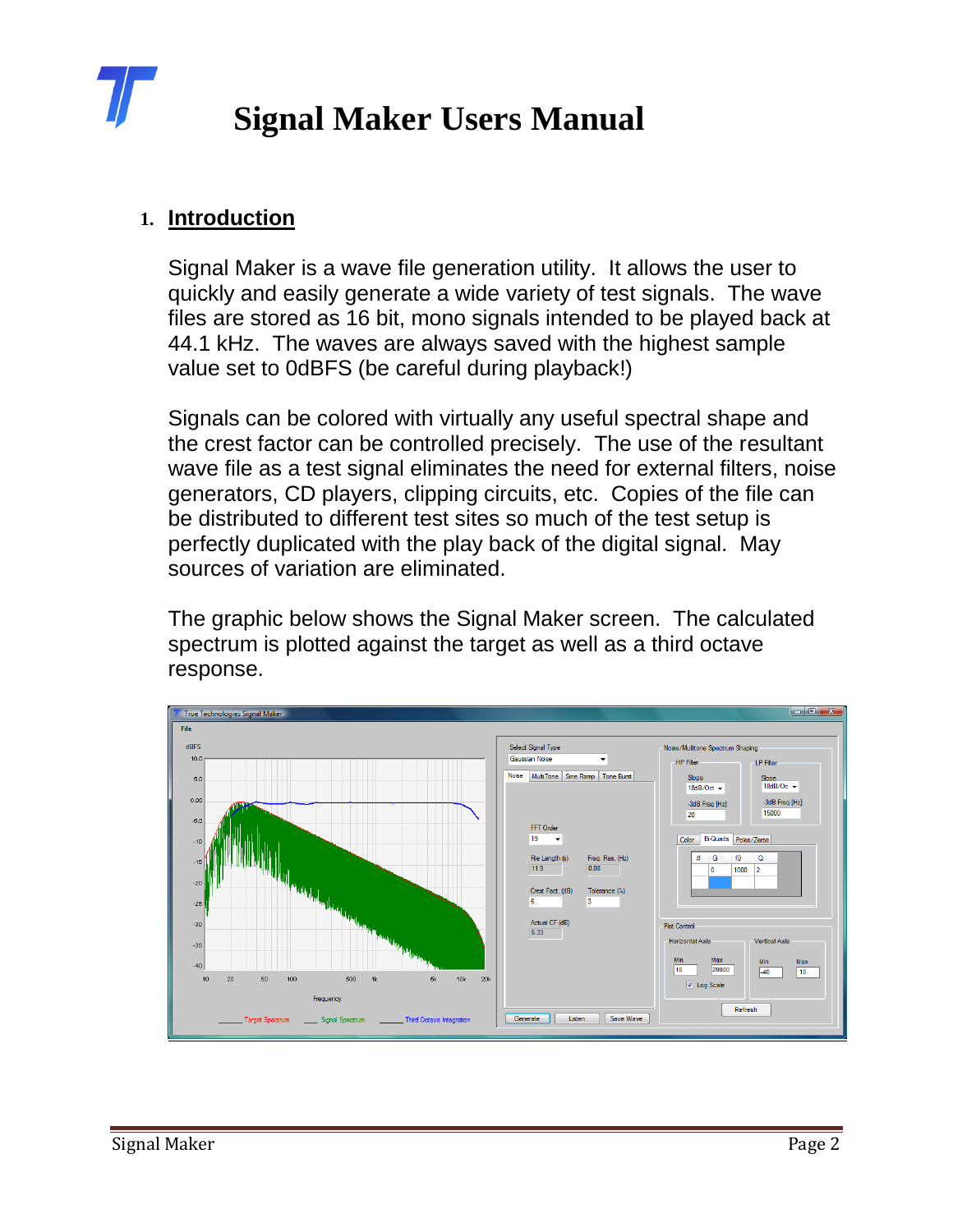

#### **2. Signal Types**

To begin creating a signal, select the signal type from the drop down box. The choices are Gaussian Noise, Tone(s), Sine Ramp (tone warbles), and Tone Bursts. The panel for setting up the particular type of signal will be brought forward. The following describes the options for each.

#### 2.1. Gaussian Noise

| Noise | MultiTone   Sine Ramp   Tone Burst |                         |  |
|-------|------------------------------------|-------------------------|--|
|       |                                    |                         |  |
|       |                                    |                         |  |
|       |                                    |                         |  |
|       | FFT Order                          |                         |  |
|       | 19                                 |                         |  |
|       |                                    |                         |  |
|       | File Length (s)<br>11.9            | Freq. Res. (Hz)<br>0.08 |  |
|       |                                    |                         |  |
|       | Crest Fact. (dB)                   | Tolerance (%)           |  |
|       | 6                                  | 3                       |  |
|       |                                    |                         |  |
|       | Actual CF (dB)                     |                         |  |
|       | 6.33                               |                         |  |
|       |                                    |                         |  |
|       |                                    |                         |  |
|       |                                    |                         |  |
|       |                                    |                         |  |
|       |                                    |                         |  |
|       |                                    |                         |  |

First select the FFT Order from the drop down. The number of samples in the file will be 2^FFTOrder and the resulting file length in seconds will be displayed along with the frequency resolution between bins in the FFT used to generate the noise.

The Crest Factor (CF) can also be entered with a tolerance. The program will iteratively run the noise through a soft clipping algorithm until the desired crest factor is reached. If the CF is not attainable, the software will give up and the resulting CF will be displayed.

All of the options for spectrum color and filtering are available for processing the underlying Gaussian noise.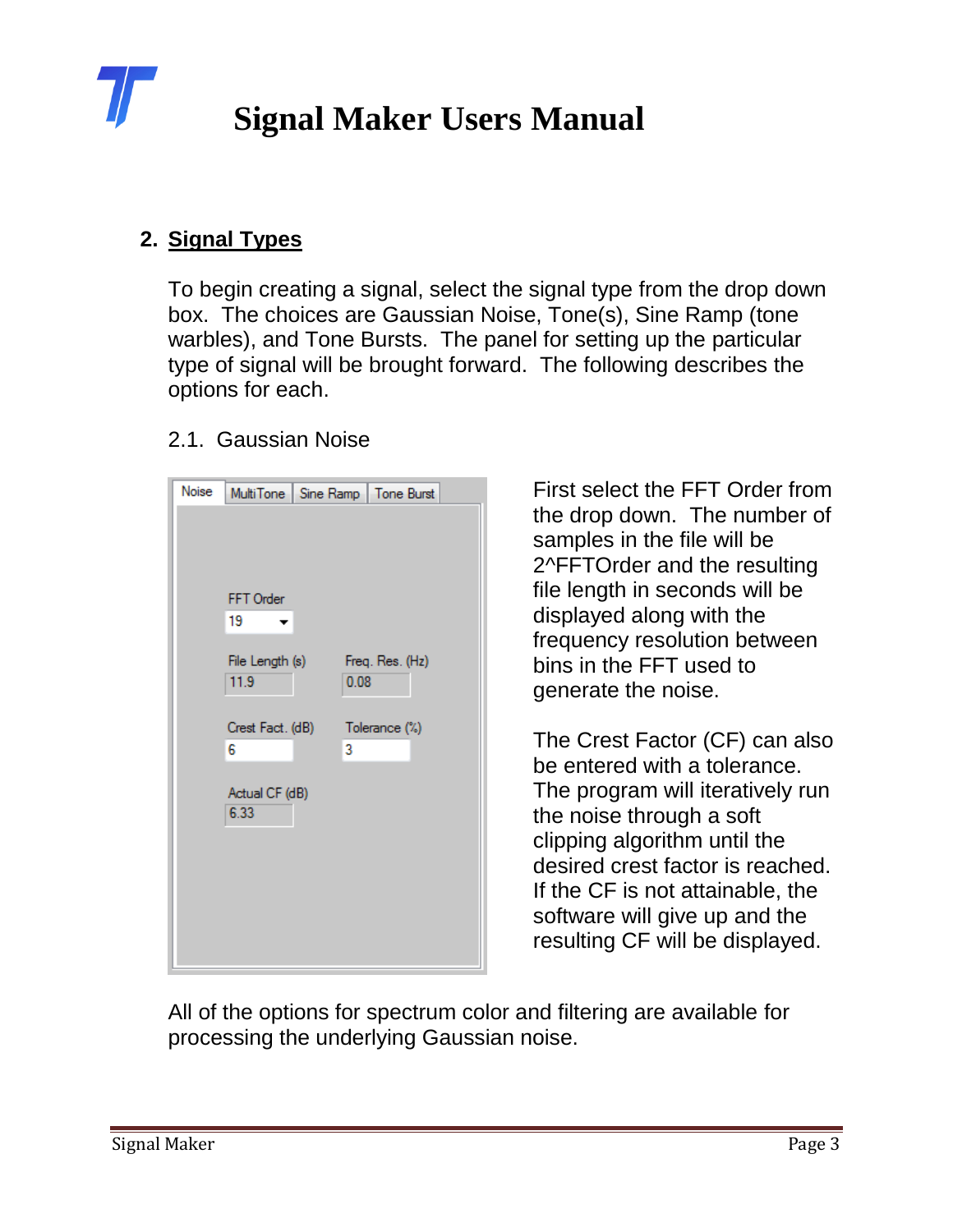

#### 2.2. Multitones

By selecting the Tone(s) signal type from the drop down, one or more pure tones will be generated. The setup panel for this option is shown below. The FFT Order must be selected and this determines the number of samples in the wave file, the file length in seconds and the spacing between possible tone frequencies (FFT bins.) When tones are generated at FFT bin frequencies, they will have an integral number of cycles in the wave so the beginning and ends of the wave will meet with the same sample value and slope. This ensures there will be no clicks or pops when the wave file is played on a loop. It also allows for FFT analysis of recorded signals of DUTs excited with this type of test signal (using other analysis tools.)



To generate the Multitone signal (or a single tone) select the frequency spacing option from the drop down box. The example above shows a third octave spacing. Also enter the lowest and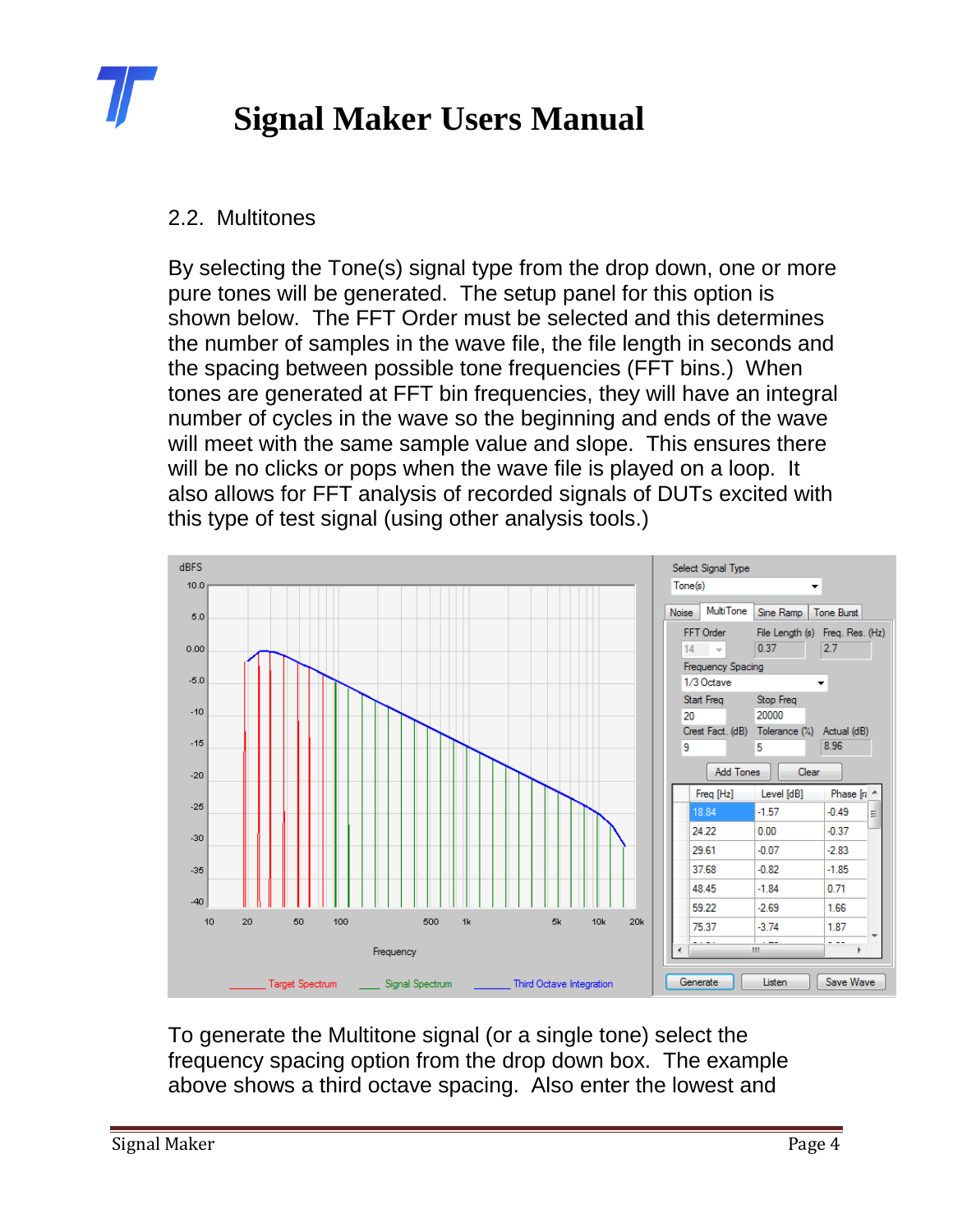

highest tone you want to include in the wave. The tones in this signal spread from 20 Hz - 20 kHz.

Enter the desired Crest Factor. The software will randomize the phase between tones and check the resultant CF. If it does not reach the targe value, it will try again with up to 20 attempts. If the CF is not achieved in this number of tries, it probably is not possible, but the software will ask if another 20 tries should be made.

Before clicking the Generate button, you must click the Add button to fill the frequencies, level, and phase of each tone into the table. You can edit the values or add new ones. For a single tone, enter it into the start frequency and leave the stop frequency blank. Multiple sets of tones can be added. To clear the table and start over, click the Clear button.

Note the Levels in the table are relative values. The final wave is always saved with the highest sample value set to 0dBFS.

When the set of desired tones is shown in the grid, click the Generate button. The actual frequencies generated are the FFT bin frequencies that are closest to the values in the table. For less error between grid frequencies and actual frequencies, choose a larger FFT order. The maximum error will be  $\frac{1}{2}$  the shown Frequency Resolution.

The Spectral coloring options and the filtering options are available for Multitones. In the example above, the color was set to Pink and High Pass and Low Pass filters were added at 20Hz and 15 kHz respectively. The crest factor was entered as 9dB and the software reported back the actual value was 8.96 dB.

#### 2.3 Sine Ramps.

A sine ramp is a pure tone that ramps up and down in frequency. Fast sine ramps are often referred to as tone warbles. Below is an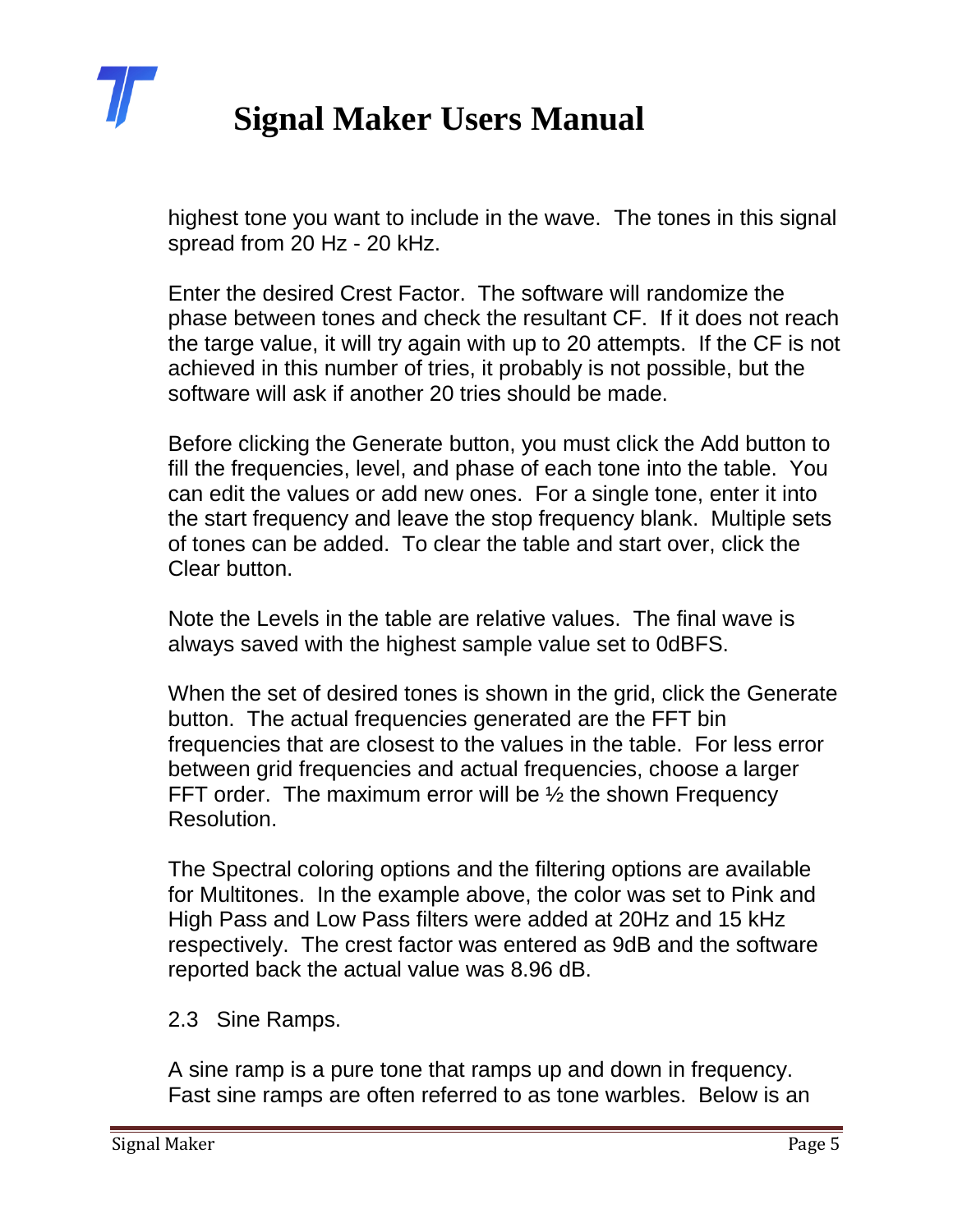

example of a Sine Ramp. In this case, the tone ramps from 40 Hz to 150 Hz and then back down again in 0.37 seconds. The total up/down cycle time is determined by the FFT Order selected and is indicated in seconds.

A heating tone can be added if desired. This can be useful when trying to sort out whether heat is a primary factor in a loudspeaker driver failure mode or if it is purely mechanical stress.

The signal created in the example below would be useful for exercising a woofer that has a nominal resonance frequency around 80 Hz and Z min around 500 Hz. The woofer will be run through the region of maximum excursion regardless of the actual resonance frequency. The heating tone will result in maximum and controlled current flow/power dissipated in the driver.

Note, the spectrum of the sine ramp indicates a pink nature with the level falling off at -3dB/octave. However, an inspection of the wave form will reveal the peaks at all frequencies are equal. The apparent drop off in the frequency domain is due to the higher frequencies being present for a smaller percentage of the total signal duration. This is due to the logarithmic nature of the timing ramp.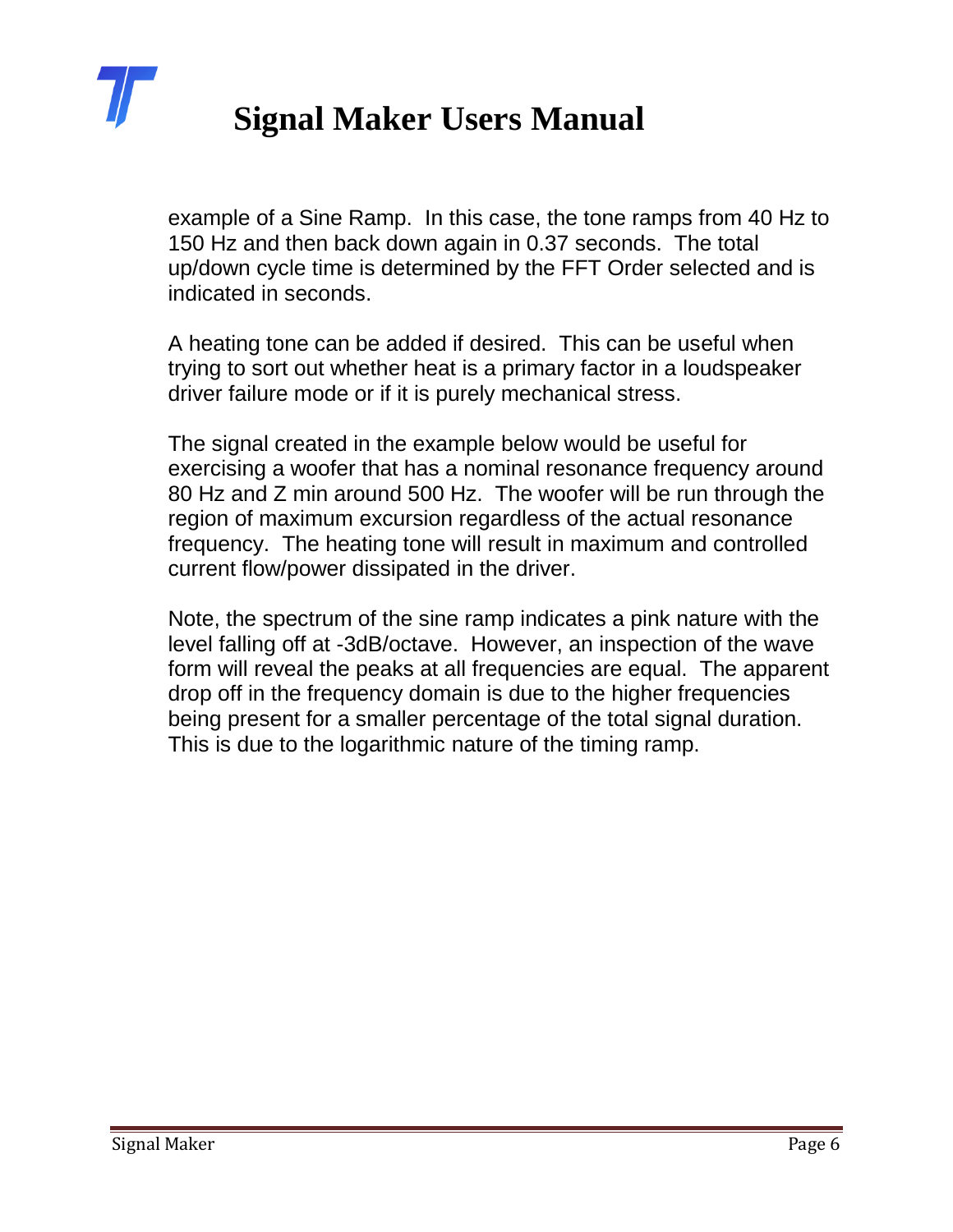



#### 2.4. Tone Bursts.

The Tone Burst signal type allows for bursts at any frequency with a specified number of cycles for each burst. In the example below, a 100 Hz burst of 6.5 cycles is generated. The wave file is 1 second long so this is the period of the burst when the wave is set to loop. As with the Sine Ramp signal, a heating tone can be added to the Tone Bursts. Note the burst is tapered on both ends using a raised cosine window.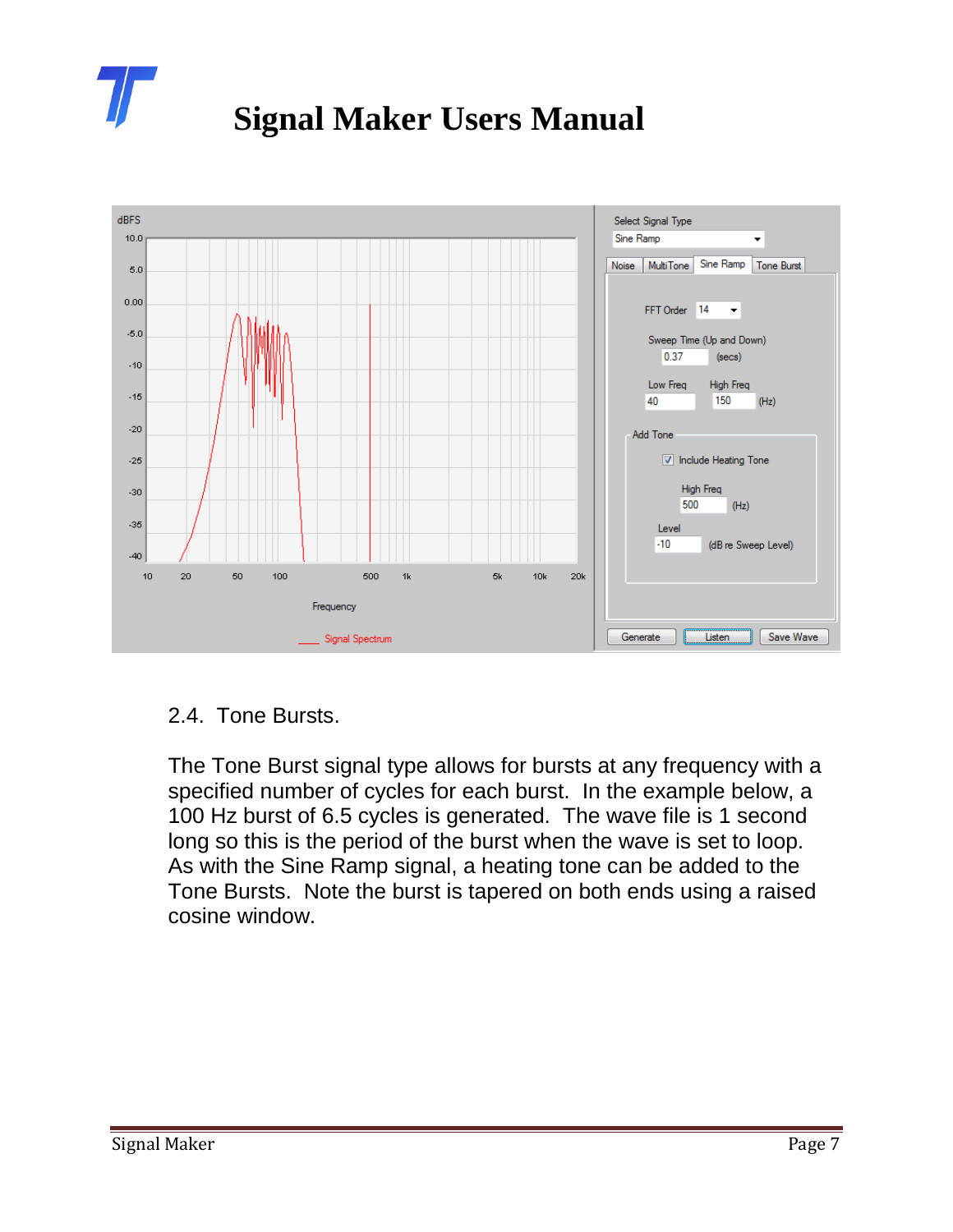



### **3. Coloring the Spectrum**

The panel on the upper right controls the spectrum coloring and filtering options and is shown below. High Pass and Low Pass filters can be added simply by selecting the filter slope and entering the half power frequency for each. They are Butterworth filters.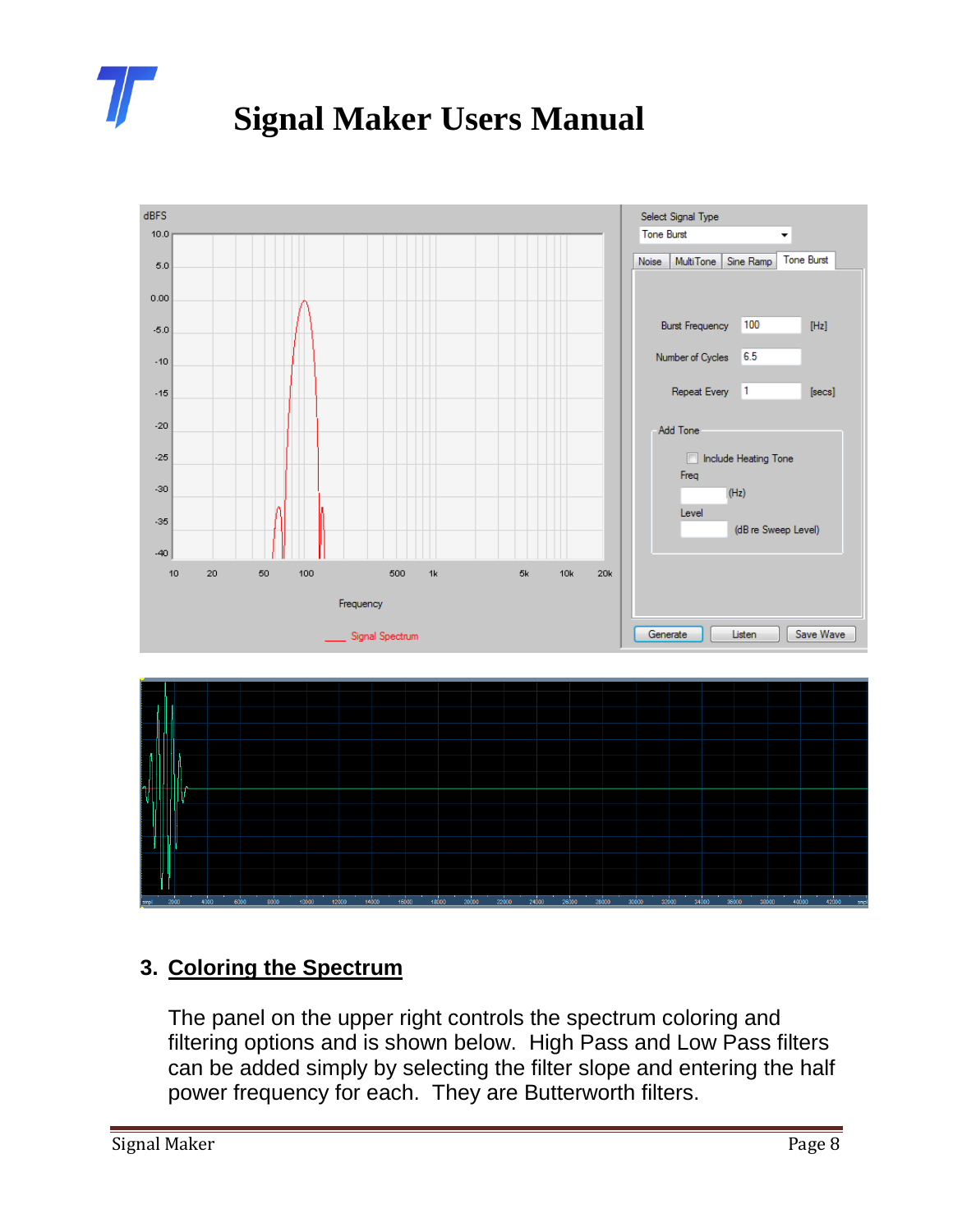

The color tab offers 4 options for the underlying spectrum shape. White, Pink and Brown are options as well as EIA/RS-426B. When selecting the latter, the noise panel is automatically setup with a 19<sup>th</sup> order FFT and 6dB Crest Factor that is dictated by the spec. After clicking Generate, the spectrum shown below is created. After choosing RS426B, the signal type can be changed to Multitones if desired and/or High and Low Pass filters can be applied to further restrict the bandwidth of the signal.



Bi-Quad and shelving filters can also be added to create almost any desired spectral shape. The two grids for adding the parameters for these filters are show below.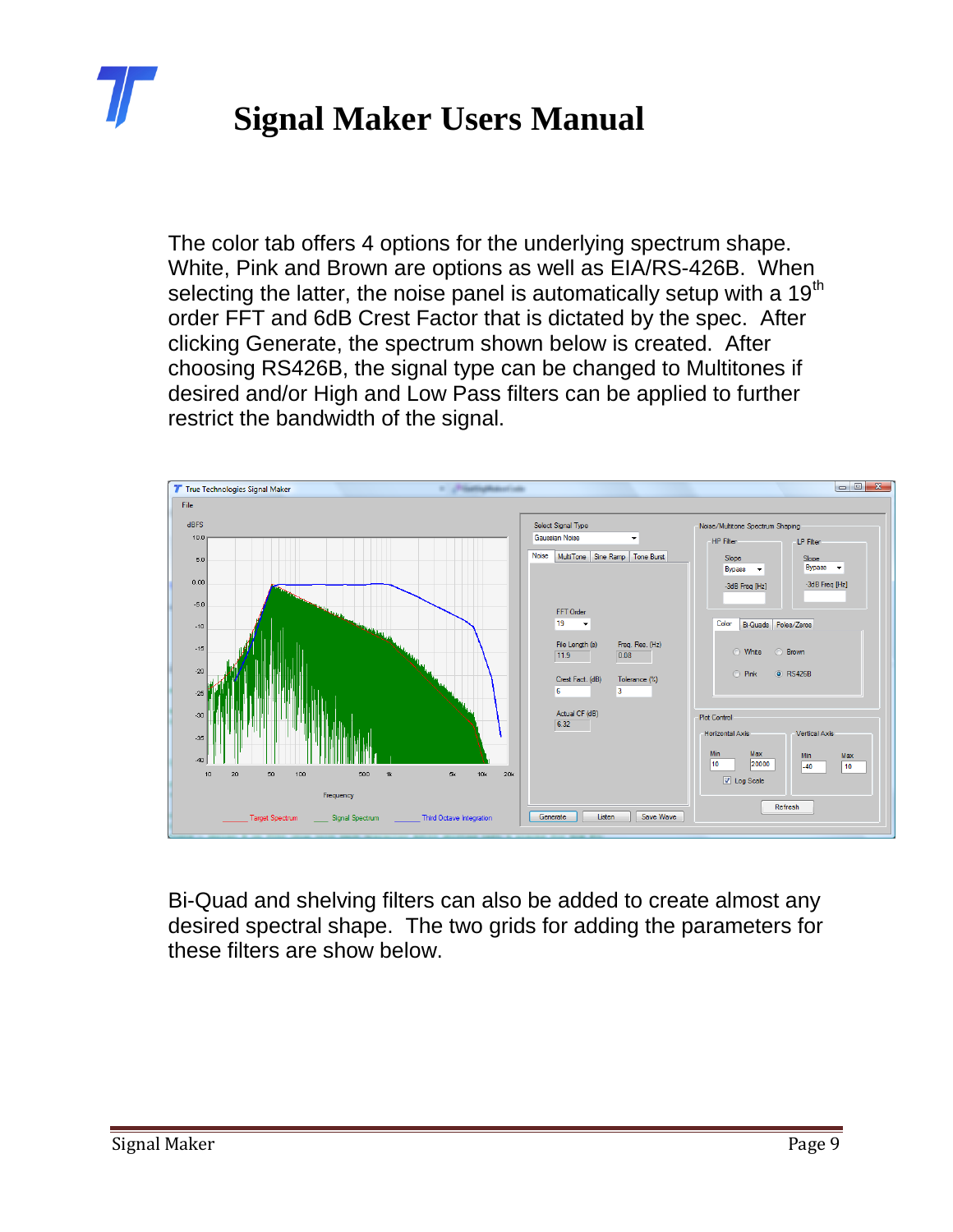

| f0<br>G      |   |                                 |  |     |      |                          |
|--------------|---|---------------------------------|--|-----|------|--------------------------|
|              |   | ∸                               |  | P/Z | f0   | ▲                        |
| 10           |   | $=$<br>$\overline{\phantom{a}}$ |  |     | 400  | Ξ                        |
| $-20$<br>500 | 3 |                                 |  |     | 1500 |                          |
|              |   | ÷                               |  |     |      | $\overline{\phantom{a}}$ |
|              |   | 1000                            |  |     |      |                          |

These parameters were applied to white noise with an 18dB/Octave HPF at 40Hz and a 36dB/Octave LPF at 15 kHz to yield this result.